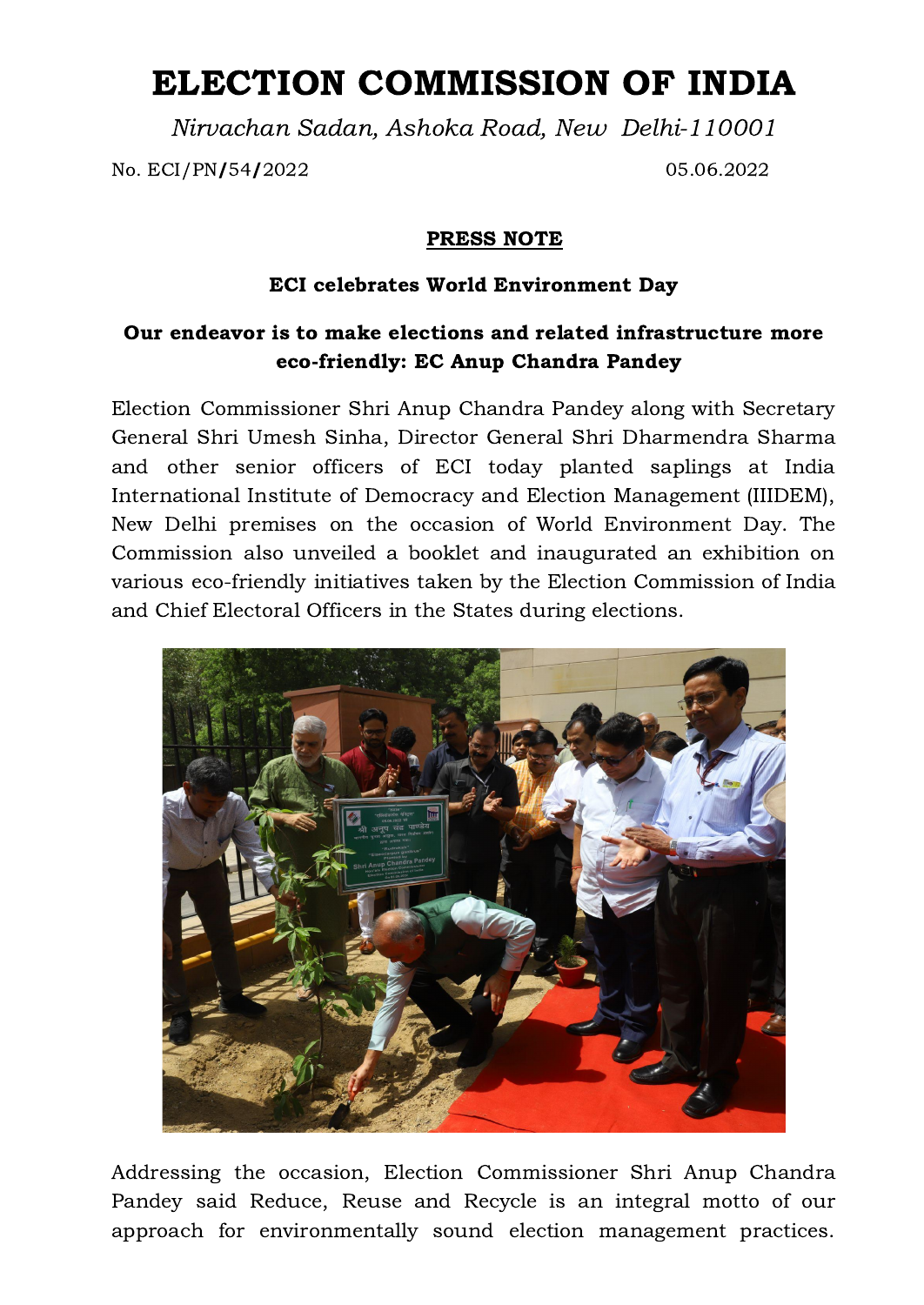Celebration of Environment Day every year reaffirms its importance. This year's Environment Day focus is on 'Living Sustainably in Harmony with Nature' and the apt slogan "Only One Earth". He added that ECI with initiatives like digitization of various processes like online facilitation for registration of voters; Apps like Voter Helpline App, SUVIDHA portal, KYC App, cVigil, e-EPIC, PwD app, Voter Turnout App to digitize processes catering to various stakeholders; online nomination facility for candidates; avoiding single use plastic in display materials for voter awareness; ensuring proper waste disposal management; has endeavored to ensure environment friendly elections.

Shri Pandey appreciated the meticulous planning and execution of disposal of biomedical waste during the Bihar Assembly elections 2020 held amidst COVID Pandemic, as an example and case study for other CEOs to emulate.



ECI has directed all its State CEOs to ensure compliance to Plastic and Solid Waste Management rules as notified by the Government. The teams have also been asked to take due care to ensure that publicity material like flex, pamphlets, bags etc should be as per Government's guidelines and avoiding 'Single Use Plastics'.